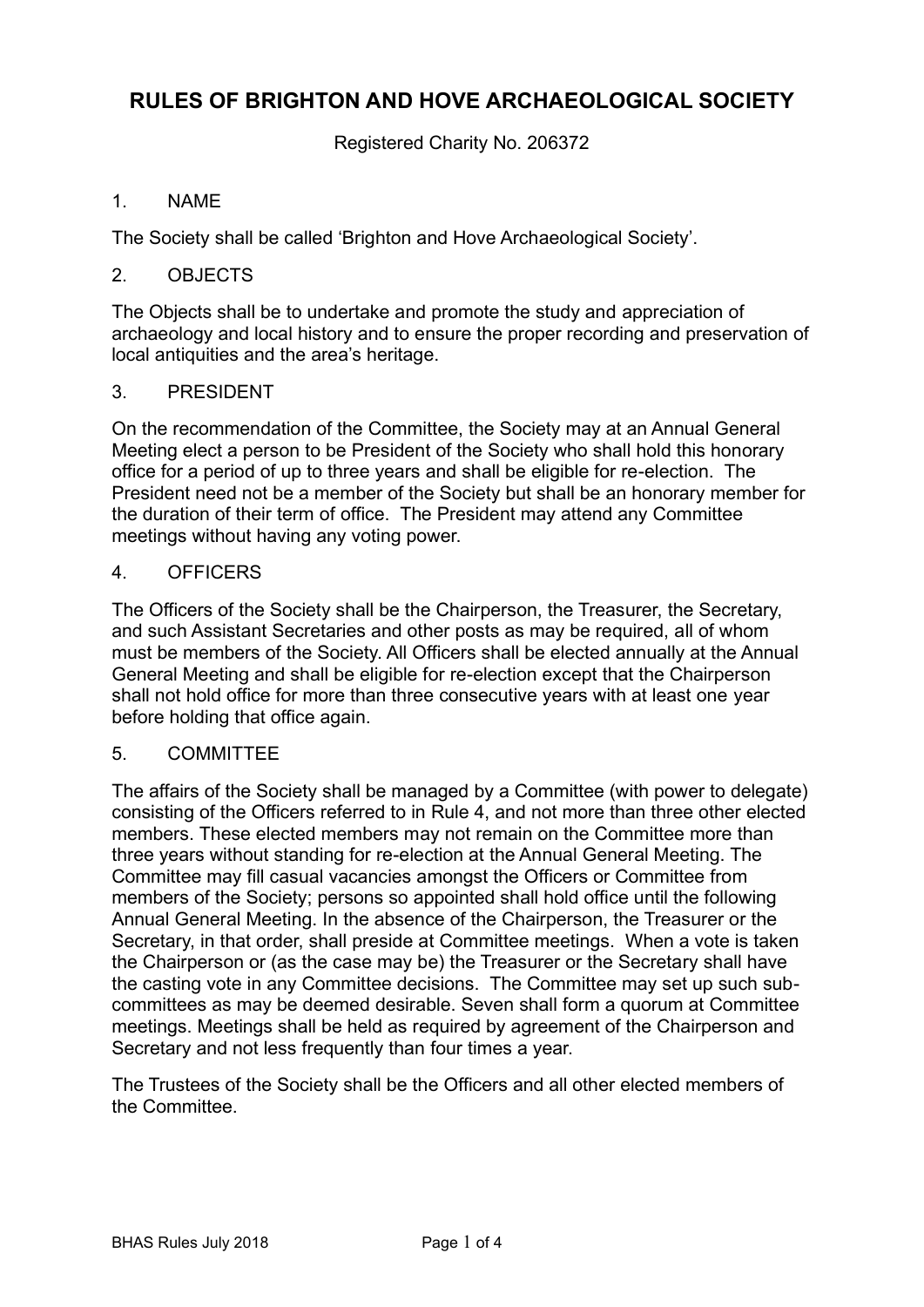### 6. POWERS

In furtherance of the Objects but not otherwise the Committee may exercise the following powers:

- (1) Power to raise funds and to invite and receive contributions provided that in raising funds the Committee shall not undertake any substantial permanent trading activities and shall conform to any relevant requirements of the law;
- (2) Power to co-operate with other charities, voluntary bodies and statutory authorities operating in furtherance of the Objects or of similar charitable purposes and to exchange information and advice with them;
- (3) Power to establish or support any charitable trusts, associations or institutions formed for all or any of the Objects;
- (4) Power to appoint and constitute such advisory committees as the Committee may think fit;
- (5) Power to do all such other lawful things as are necessary for the achievement of the Objects.

### 7. ANNUAL REPORTS

The Committee shall publish an Annual Report which shall include a statement of accounts and other information regarding the Society consistent with the recommendations of the Charity Commissioners. The Report shall be sent to all members of the Society at least 14 days before the Annual General Meeting.

### 8. MEMBERSHIP

Applications for membership shall be made to the Assistant Secretary (Membership). The Committee may at its absolute discretion: a) reject any application for membership (or renewal of membership), b) remove from the register of members any member if the Committee considers that it is in the best interests of the Society to do so.

### 9. CLASSES OF MEMBERSHIP AND SUBSCRIPTIONS

There shall be the following classes of membership:

#### Ordinary Members

Associate Members – Full time students at school, college or university Honorary Members – Persons who have rendered significant service to the Society

The Committee shall set the rates of annual subscription for the Ordinary and Associate members. Subscriptions shall be payable on application and thereafter on 1<sup>st</sup> October in each year. New members shall pay the full annual fee regardless of the time of year they join. However, if they join in the last three months of the Society's financial year, then they will not have to pay again at the next renewal date but will continue to be a member until the following renewal date, giving them at most 15 months' membership for their first payment. Any member whose subscription has not been paid in full by the 1<sup>st</sup> January after it is due, and after notification of this fact,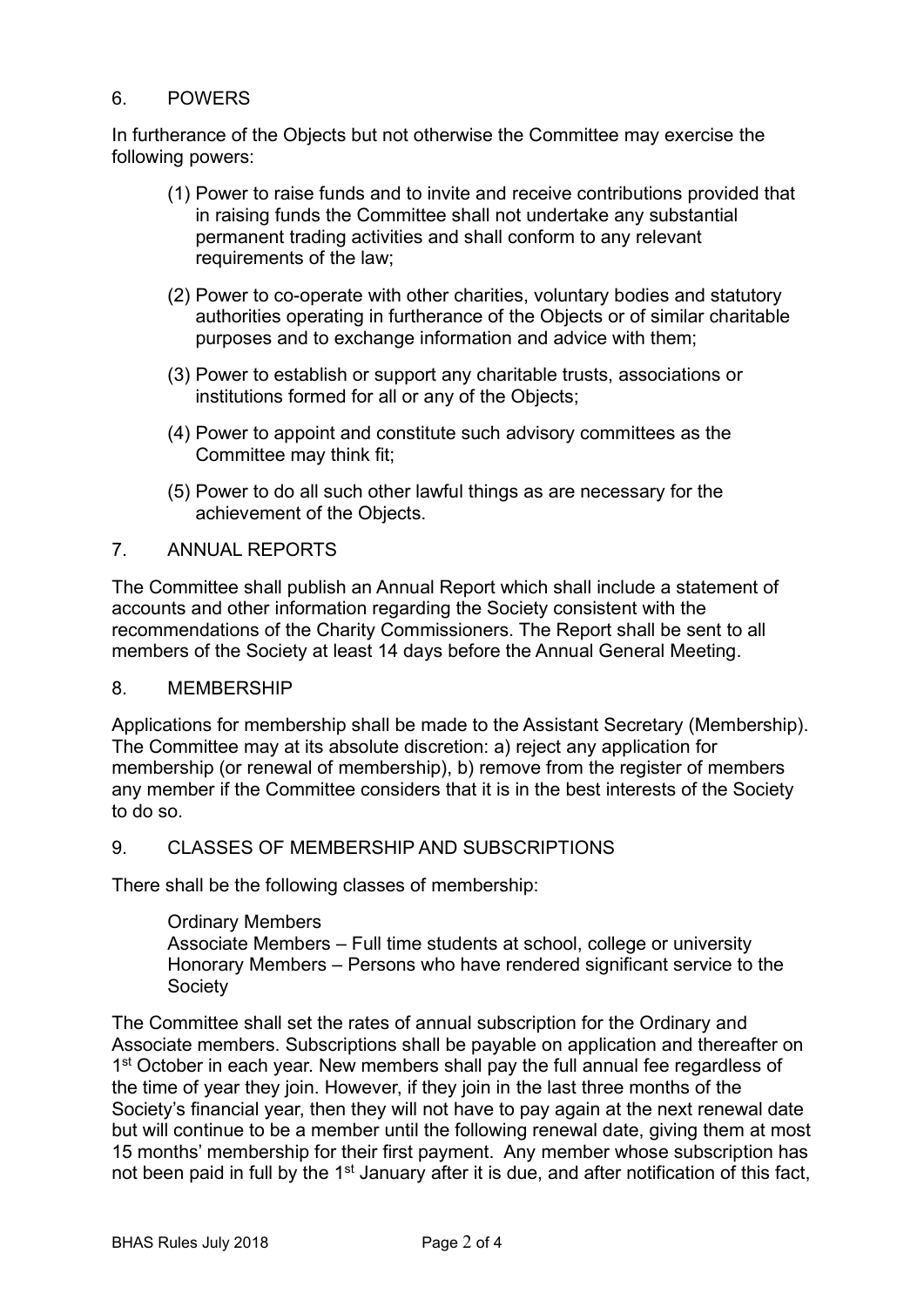shall be removed from the register of members (until such time as the subscription is paid).

# 10. FINANCE

The money and other assets of the Society shall be used for the furtherance of the Objects and not for any other purpose but this shall not prevent the payment to members of the Committee or any sub-committee of reasonable out-of-pocket expenses.

The Treasurer shall keep proper records of the Society's financial affairs and shall report regularly to the Committee.

Annual accounts shall be prepared to each September 30<sup>th</sup>. The accounts shall be scrutinised by a suitably competent person appointed at an Annual General Meeting.

The Society shall open and maintain a bank account or accounts in the name of the Society with such bank or banks as the Committee shall from time to time select. Every account shall be under the control of the Committee. Cheques must be signed by the Treasurer and by one other authorised member of the Committee.

The Committee shall have power to invest the funds of the Society in any interestbearing account available to Trustees authorised under the Trustee Act 2000.

### 11. DISSOLUTION

If upon dissolution of the Society there remains after satisfaction of all debts and liabilities any property whatsoever the same shall not be paid or distributed among members of the Society but shall be given or transferred to some other charitable institution having Objects similar to those of the Society.

# 12. MEETINGS AND EXCURSIONS

The Committee may arrange and approve programmes of ordinary meetings and excursions. Members may bring guests to such events subject to any rules which the Committee may make. Members of the public may attend lectures and such other functions as the Committee may determine. The Committee shall approve charges which may be differential rates for admission to meetings or other events; and such charges shall be suitably advertised.

## 13. ANNUAL GENERAL MEETING

The Annual General Meeting shall be held in December for the purpose of receiving the Annual Report, electing Officers and Committee members, approving the statement of accounts and transactions and any other business of which at least 14 days notice shall be given.

### 14. SPECIAL GENERAL MEETING

A Special General Meeting of which at least 14 days notice shall be given, specifying the reason for the meeting, shall be called by the Secretary on the instructions of the Committee or at the written request of at least 25 members.